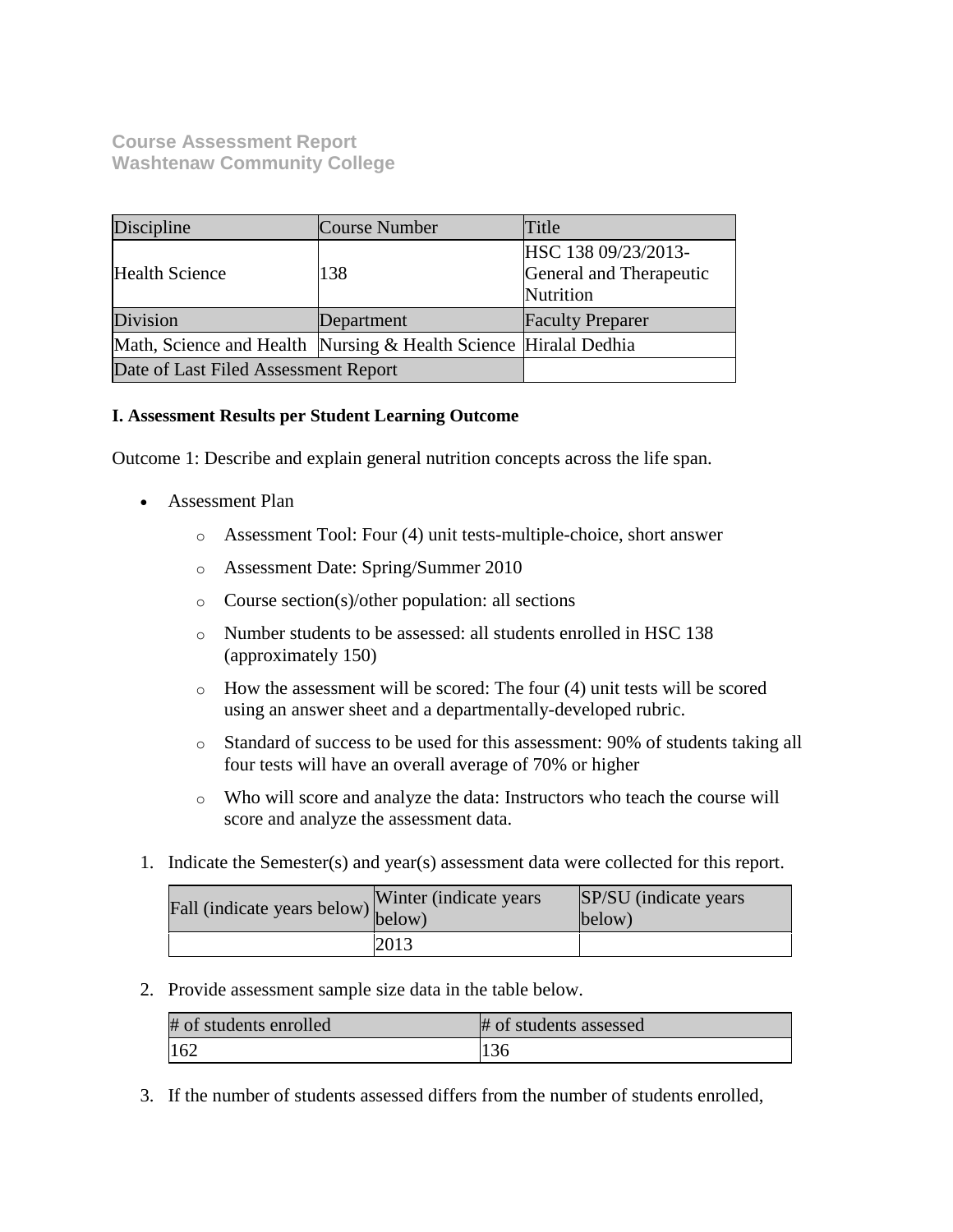please explain why all enrolled students were not assessed, e.g. absence, withdrawal, or did not complete activity.

Twenty-six students did not take all four tests. This is the reason they were not assessed. Some students were absent on test days and did not make up the tests. These students were given the opportunity to make up but chose not to take the missed tests. Some students stopped coming to class and chose not to participate.

4. Describe how students from all populations (day students on campus, DL, MM, evening, extension center sites, etc.) were included in the assessment based on your selection criteria.

DL & F2F were included

5. Describe the process used to assess this outcome. Include a brief description of this tool and how it was scored.

All the students took the same departmental exams. DL exams were given on Blackboard. DL exams were scored by Bb.

Face-to-face students were given paper exams and scored by hand.

6. Briefly describe assessment results based on data collected for this outcome and tool during the course assessment. Discuss the extent to which students achieved this learning outcome and indicate whether the standard of success was met for this outcome and tool.

Met Standard of Success: Yes 91% of students met this outcome.

7. Based on your interpretation of the assessment results, describe the areas of strength in student achievement of this learning outcome.

Students did very well with nutritional concepts through the life span. Students were able to identify the six major nutrients. Students were able to identify reliable sources of nutrition. Students did very well in objectives of outcome 1.

8. Based on your analysis of student performance, discuss the areas in which student achievement of this learning outcome could be improved. If student met standard of success, you may wish to identify your plans for continuous improvement.

Students who took all four exams did very well in this course. There were some students who did not take all four exams. Students' absences negatively affected their test scores. Some students lack of participation affected their comprehension of basic objectives of the class.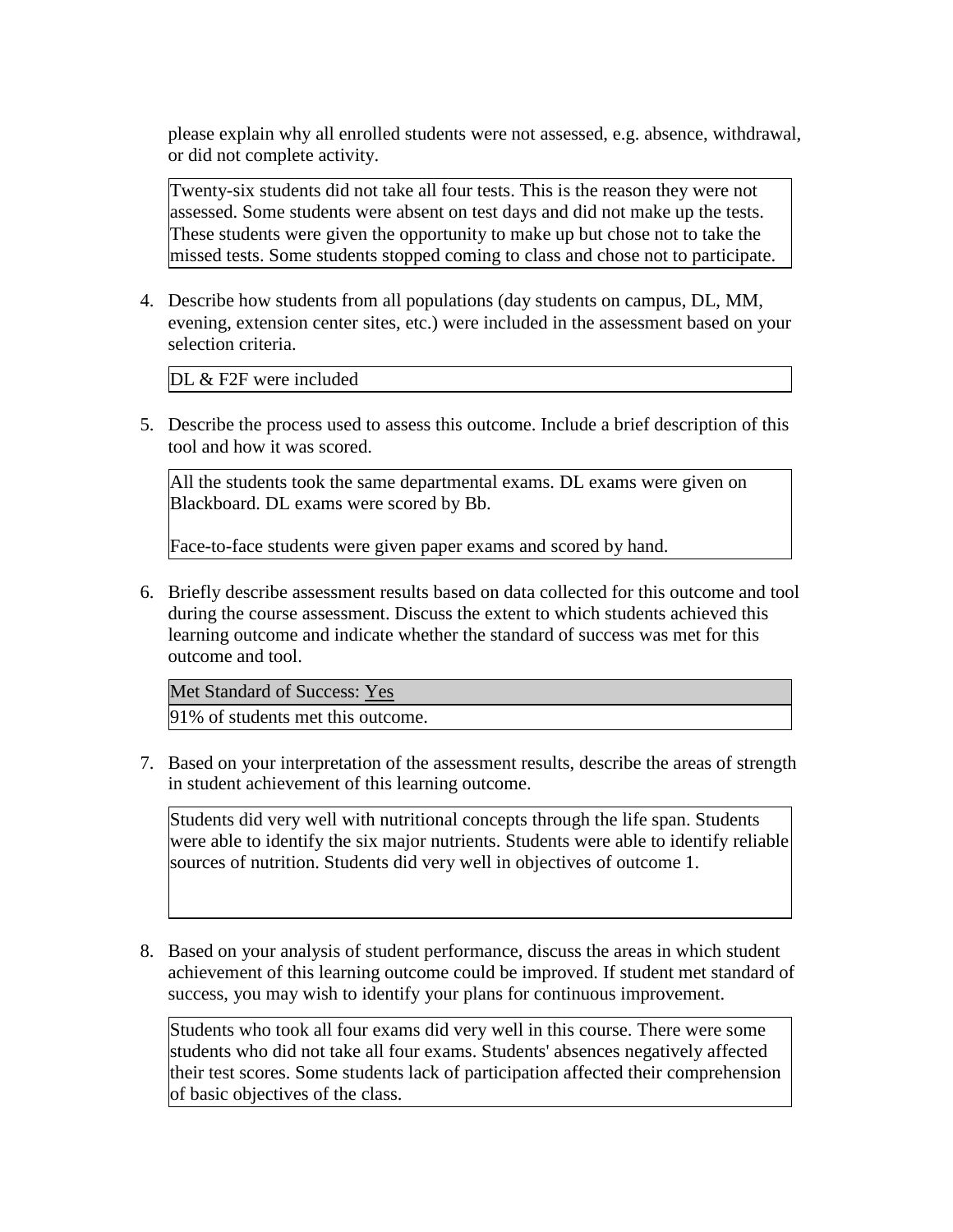Outcome 2: Apply general nutrition concepts and knowledge of common disease states to describe the therapeutic nutritional needs used for diet therapy.

- Assessment Plan
	- o Assessment Tool: Four (4) unit tests-multiple-choice, short answer
	- o Assessment Date: Spring/Summer 2010
	- o Course section(s)/other population: all sections
	- o Number students to be assessed: all students enrolled in HSC 138 (approximately 150)
	- o How the assessment will be scored: The four (4) unit tests will be scored using an answer sheet and a departmentally-developed rubric.
	- o Standard of success to be used for this assessment: 90% of students taking all four tests will have an overall average of 70% or higher
	- o Who will score and analyze the data: Instructors who teach the course will score and analyze the assessment data.
- 1. Indicate the Semester(s) and year(s) assessment data were collected for this report.

| Fall (indicate years below) below) | Winter (indicate years) | <b>SP/SU</b> (indicate years)<br>below) |
|------------------------------------|-------------------------|-----------------------------------------|
|                                    | 2013                    |                                         |

2. Provide assessment sample size data in the table below.

| # of students enrolled | # of students assessed |
|------------------------|------------------------|
| 162                    |                        |

3. If the number of students assessed differs from the number of students enrolled, please explain why all enrolled students were not assessed, e.g. absence, withdrawal, or did not complete activity.

Twenty-six students did not take all four tests. This is the reason they were not assessed. Some students were absent on test days and did not make up the tests. These students were given the opportunity to make up, but chose not to take the missed tests. Some students stopped coming to class and chose not to participate. Five students withdrew from the class.

4. Describe how students from all populations (day students on campus, DL, MM, evening, extension center sites, etc.) were included in the assessment based on your selection criteria.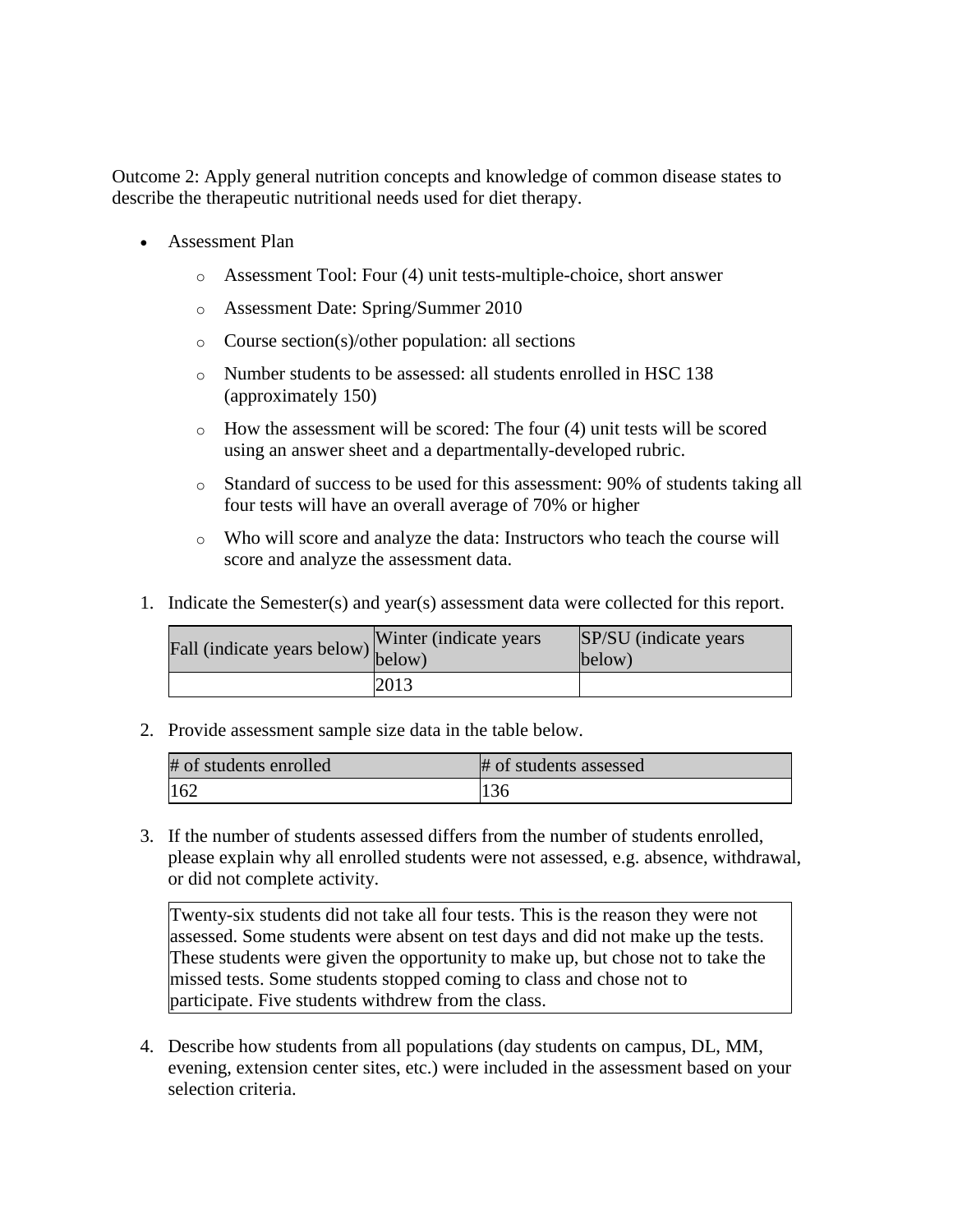DL & F2F were included

5. Describe the process used to assess this outcome. Include a brief description of this tool and how it was scored.

All the students took the same departmental exams. DL exams were given on Blackboard. DL exams were scored by Bb.

Face-to-face students were given paper exams and scored by hand.

6. Briefly describe assessment results based on data collected for this outcome and tool during the course assessment. Discuss the extent to which students achieved this learning outcome and indicate whether the standard of success was met for this outcome and tool.

Met Standard of Success: Yes 91% of the students scored 70% or better.

7. Based on your interpretation of the assessment results, describe the areas of strength in student achievement of this learning outcome.

Students were able to describe common causes of eating disorders. Students were able to discuss what often triggers eating disorders and describe the treatment.

8. Based on your analysis of student performance, discuss the areas in which student achievement of this learning outcome could be improved. If student met standard of success, you may wish to identify your plans for continuous improvement.

Students who took all four exams did very well in this course. There were some students who did not take all four exams. Students' absences negatively affected their test scores. Some students lack of participation affected their comprehension of basic objectives of the class.

## **II. Course Summary and Action Plans Based on Assessment Results**

1. Describe your overall impression of how this course is meeting the needs of students. Did the assessment process bring to light anything about student achievement of learning outcomes that surprised you?

Students who take all four exams are successful in this course. This course meets the needs of students.

Instructors will increase emphasis and verbal reminders on the importance of class participation, attendance and taking all four exams to all students throughout the course of the semester.